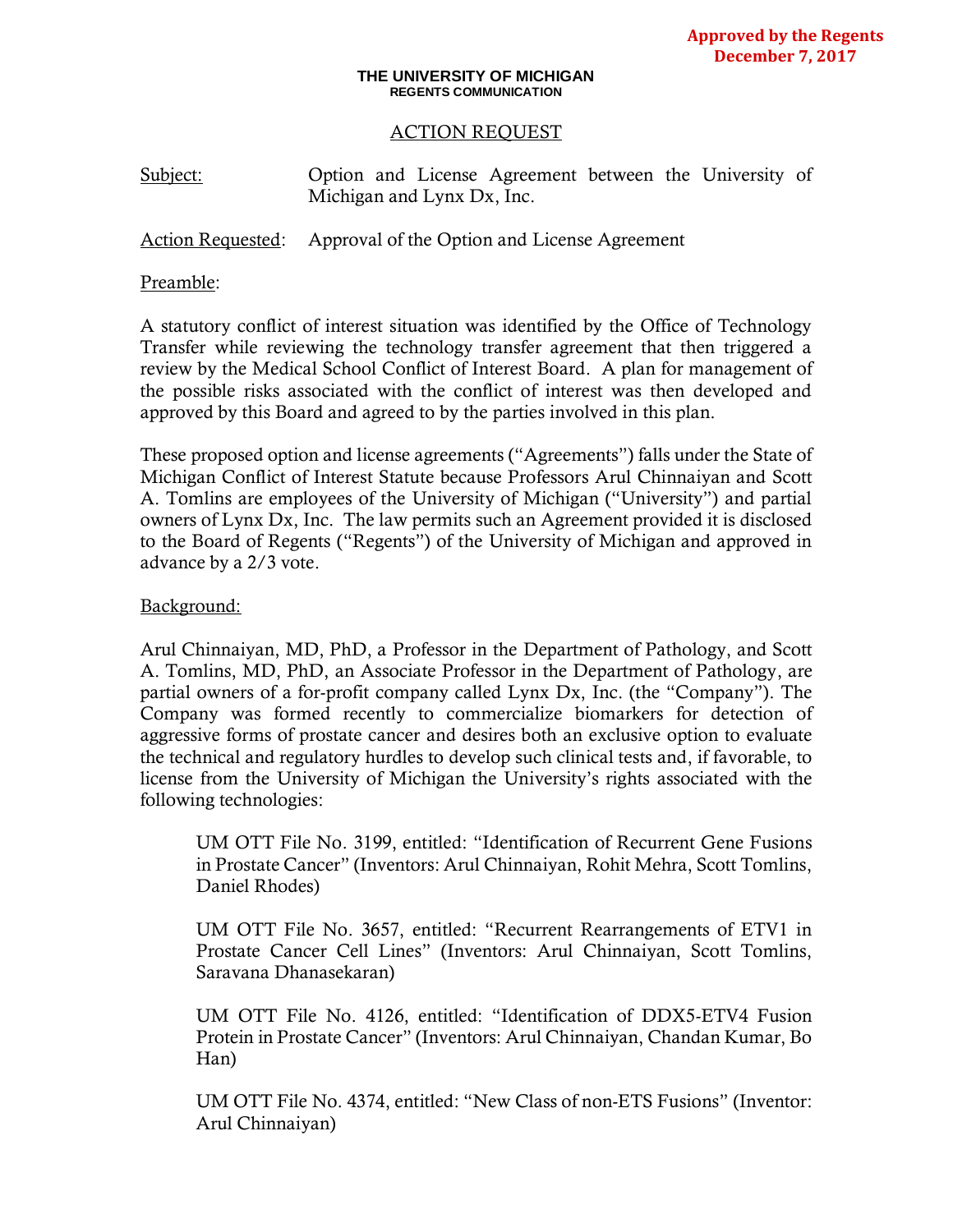UM OTT File No. 4774, entitled: "New Biomarkers of Prostate Cancer (PCATS)" (Inventors: Arul Chinnaiyan, John Prensner, Matthew Iyer)

UM OTT File No. 5424, entitled: "A Lineage-Specific Long Non-Coding RNA Coordinates Prostate Cancer Aggressiveness (SChLAP-1)" (Inventors: Arul Chinnaiyan, John Prensner, Matthew Iyer)

UM OTT File No. 6104, entitled: "PLUTO Transcripts in Prostate Cancer Progression" (Inventors: Arul Chinnaiyan, John Prensner, Matthew Iyer, Felix Feng)

UM OTT File No. 6286, entitled: "The Landscape of Long Non-Coding RNAs in Cancer" (Inventors: Arul Chinnaiyan, Matthew Iyer, Yashar Niknafs)

The Office of Technology Transfer selected the Company as a University partner and negotiated the terms of the proposed Agreement in accordance with University policy and its accepted licensing principles.

## Parties to the Agreement:

The Regents of the University of Michigan and Lynx Dx, Inc.

# Agreement Terms Include:

Agreement terms include granting the Company an exclusive option to evaluate the technologies and, if favorable, an exclusive license with the right to grant sublicenses. The Company will pay a royalty on sales and reimburse patent costs. The University may receive equity in the Company, along with the right to purchase more equity.

The University will retain ownership of both the optioned and licensed technology and may continue to further develop it and use it internally. No use of University services or facilities, nor any assignment of University employees, is obligated or contemplated under the Agreement. Standard disclaimers of warrantees and indemnification apply, and the Agreement may be amended by consent of the parties, such as adding related technology. University procedures for approval of these changes will be followed and additional conflict of interest review will be done as appropriate.

## Pecuniary Interest:

The pecuniary interests of Drs. Chinnaiyan and Tomlins arise from their ownership interest in Lynx Dx, Inc.

# Net Effect:

The Office of Technology Transfer has negotiated and finalized the terms of an option agreement and, if favorable, a worldwide exclusive license agreement for patents related to UM OTT File Nos. 3199, 3657, 4126, 4374, 4774, 5424, 6104, and 6286 for the fields of use of clinical diagnostic and prognostic tests. Lynx Dx, Inc. will obtain use and commercialization rights to the above listed University technologies.